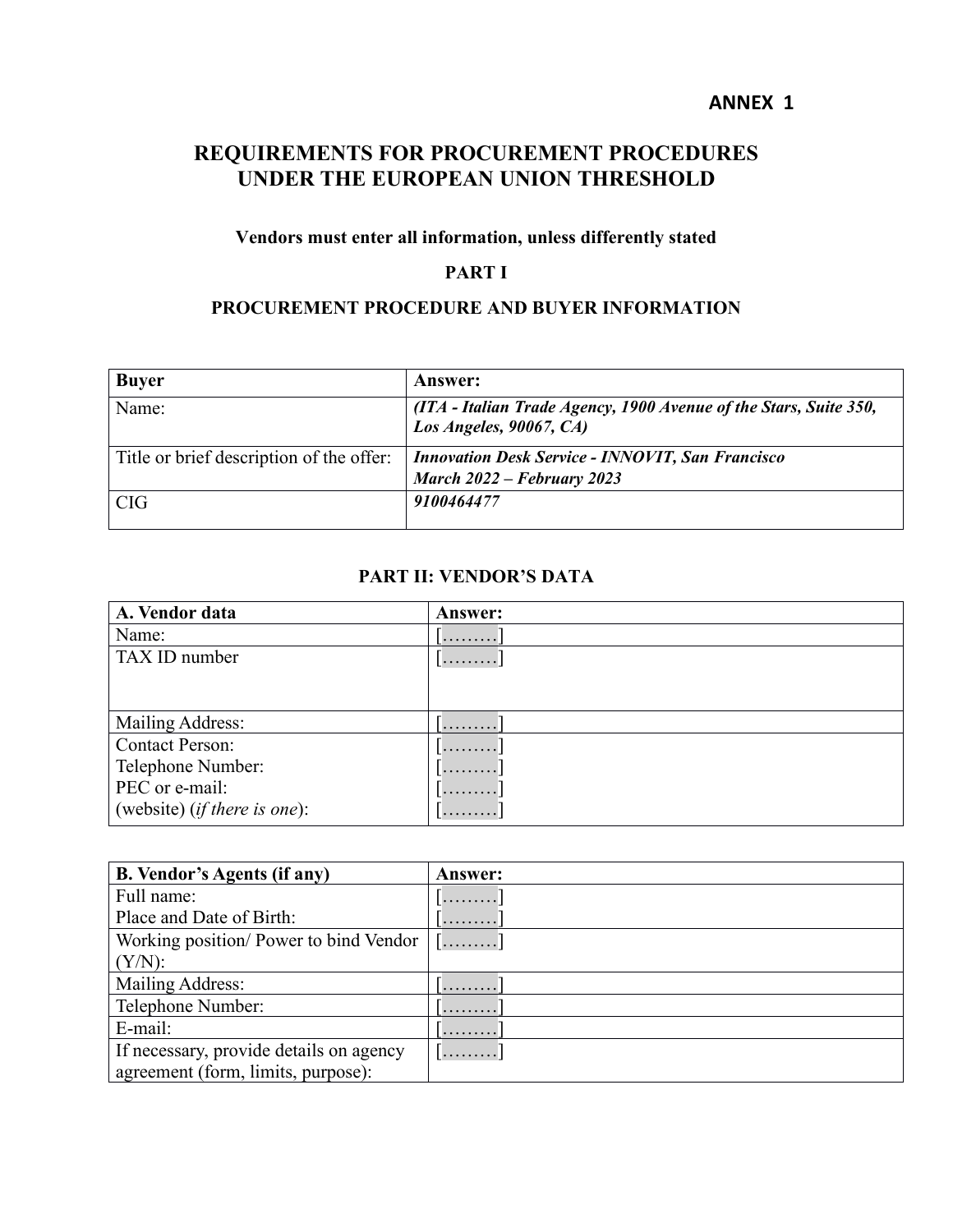## **PART III: REASONS FOR EXCLUSION**

#### **A: Reasons for exclusion: criminal convictions**

Vendors who have been convicted before a federal or state criminal court (in Italy on in the US) and for the following crimes, will be excluded from participation in the bid selection: (1) criminal conspiracy; (2) bribery; (3) fraud; (4) crimes related to terrorist activities; (5) money laundering or terrorism financing; (6) child labor and other forms of human trafficking; (7) any other crime that carries the sanction to forbid the individual from deal with public (federal, state or local) entities. Relevant reasons of exclusion are those regulated under Italian law, as well as:

- in the EU Member States, the factual circumstances described under Article 57 of Directive 2014/24 / EU;

- in non-EU countries, the factual equivalent circumstances regulated under local criminal law.

| A. Reasons related to criminal convictions             | <b>Answer:</b>                                         |
|--------------------------------------------------------|--------------------------------------------------------|
| 1) Has the vendor or a member of its management or     | $[$   Yes $[$   No                                     |
| audit teams or anyone with agency or control power     |                                                        |
| been convicted for one of the above-mentioned          |                                                        |
| crimes with a final judgment in the last five years or |                                                        |
| after which an exclusion period is still applicable?   |                                                        |
|                                                        |                                                        |
| 2) If so, indicate (repeat if needed):                 |                                                        |
| a) the date of the final judgement, which crimes and   | a) Date: $[\dots \dots]$ , Sentencing: $[\dots \dots]$ |
| the grounds for conviction;                            | Reasons: []                                            |
| b) names of individuals convicted;                     | $b)$ $\left[$ ]                                        |
| c) duration of the exclusion period established by the | c) Duration of the exclusion period $[\dots \dots]$    |
| judgement.                                             |                                                        |
| 3) In case of convictions, which measures vendor       | [Indicate measures taken]                              |
| has undertaken to re-establish his credibility (self-  |                                                        |
| cleaning)?                                             |                                                        |

#### **B: Reasons for exclusion related to the payment of taxes or social security**

| <b>B.</b> Payment of taxes, fees or SS                | <b>Answer:</b>                |
|-------------------------------------------------------|-------------------------------|
| 1) Has Vendor paid taxes, social security             | $[$   Yes $[$   No            |
| contributions and/or fees, in the country where it is |                               |
| established, in Italy and in the country where the    |                               |
| bidding process takes place?                          |                               |
| 2) If not, indicate:                                  |                               |
| a) The State where the violation occurred;            | a) $[\ldots \ldots]$          |
| b) The amount;                                        | $b)$ $[\ldots$ ]              |
| c) How the violation was proved;                      | c) $[\ldots, \ldots, \ldots]$ |
| d) Measures taken to correct the violation;           | d) $\left[\ldots\right]$      |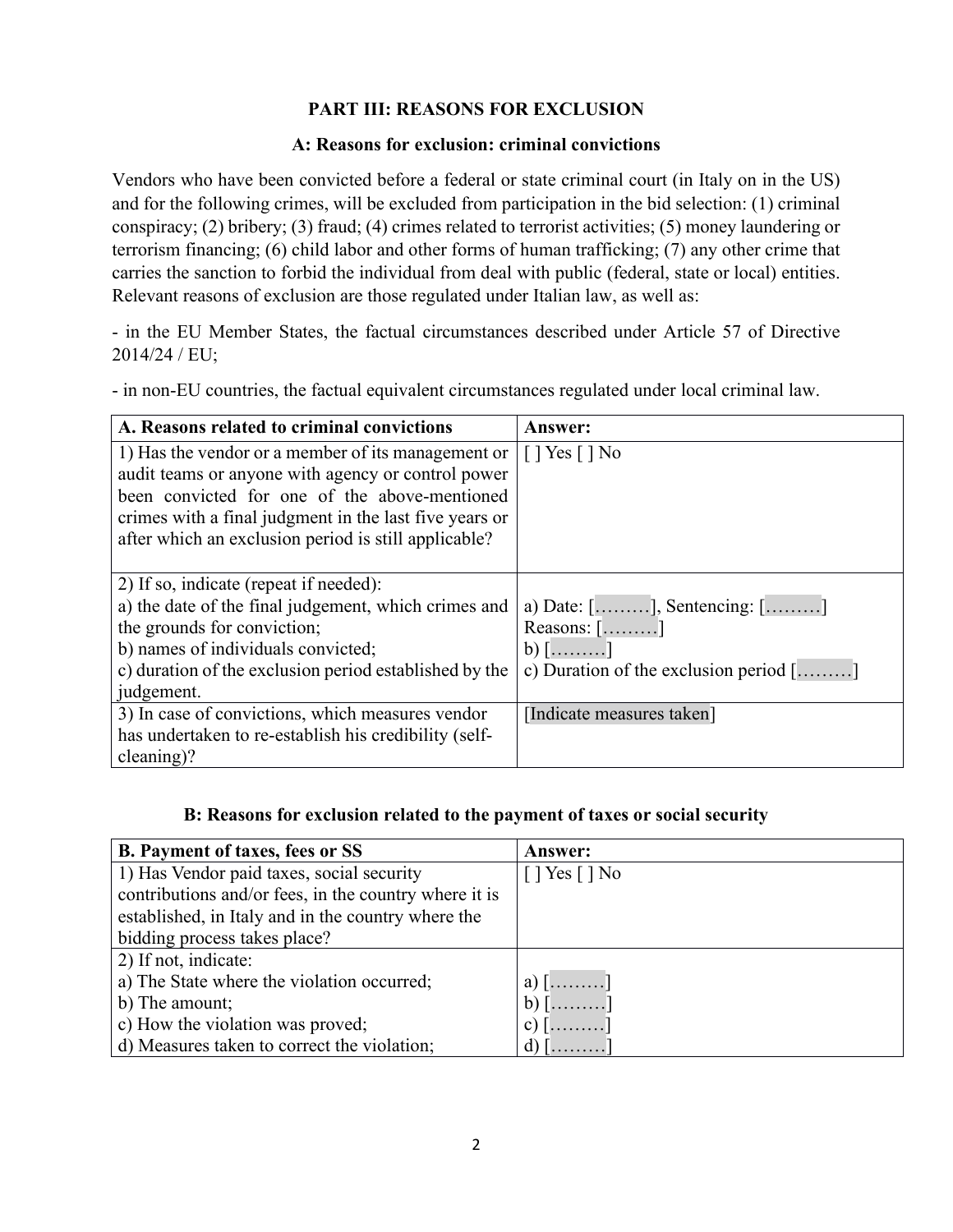## **C: Reasons for exclusion related to insolvency, conflict of interests or professional misconduct**

| C. Information related to insolvency, bankruptcy, conflict of interest or                                                                                                                                                                                   | Answer:                                                            |
|-------------------------------------------------------------------------------------------------------------------------------------------------------------------------------------------------------------------------------------------------------------|--------------------------------------------------------------------|
| professional misconduct                                                                                                                                                                                                                                     |                                                                    |
| 1) Has vendor breached any of the following laws: health and safety; environmental;<br>employment law?                                                                                                                                                      | $[$   Yes $[$   No                                                 |
| 2) Is vendor currently under:                                                                                                                                                                                                                               |                                                                    |
| a) Bankruptcy, insolvency proceedings, liquidation, receivership and any other similar<br>proceedings?                                                                                                                                                      | a) $\lceil$   Yes $\lceil$   No                                    |
| b) Has ceased its business activities?                                                                                                                                                                                                                      | b) [ ] Yes [ ]No                                                   |
| 3) Is vendor guilty of gross professional misconduct?                                                                                                                                                                                                       | $[$ ] Yes $[$ ] No                                                 |
| 4) Has vendor entered into agreements with other vendors to influence competition?                                                                                                                                                                          | $[$   Yes $[$   No                                                 |
| 5) Is vendor aware of any conflict of interest affecting his participation in this<br>procurement?                                                                                                                                                          | $[$   Yes $[$   No                                                 |
| 6) Did vendor or any affiliated party provide advice to the buyer or have otherwise<br>participated in the preparation of the bidding procedure?                                                                                                            | $[$ ] Yes $[$ ] No                                                 |
| 7) Has vendor being terminated or being ordered to pay damages or similar penalties<br>in relation to a previous procurement deal?                                                                                                                          | $[$   Yes $[$   No                                                 |
| 8) Has Vendor:<br>a) been condemned for misrepresentation in supplying false information (in the case of<br>absence of grounds for exclusion or compliance with the selection criteria)?<br>b) concealed this information?                                  | a) $\lceil$   Yes $\lceil$   No                                    |
| c) been able to transmit promptly the additional documents requested by the buyer?<br>d) attempted to unduly influence a buyer's decision-making process; attempted to<br>obtain confidential information that may give undue advantages in the procurement | b) $\lceil$   Yes $\lceil$   No<br>c) $\lceil$   Yes $\lceil$   No |
| procedure; provided misleading information that may have a significant influence on<br>the decisions concerning the bid?                                                                                                                                    | d) $\lceil$   Yes $\lceil$   No                                    |
| 9) In case of a positive answer to any of the questions in this section $C$ , indicate the<br>circumstances that have occurred and what measures vendor has undertaken to re-<br>establish its credibility (self-cleaning)                                  | [Indicate<br>measures<br>taken]                                    |

# **D: Reasons for exclusion under Italian law and equivalent circumstances under the laws of the Country where the contract is awarded and performed**

| D. Reasons for exclusion under Italian law                                          | <b>Answer:</b>                  |
|-------------------------------------------------------------------------------------|---------------------------------|
| Is vendor in one of the following circumstances?                                    | 1) $\lceil$   Yes $\lceil$   No |
| 1) Are there any grounds for revocation, suspension or prohibition under anti-mafia |                                 |
| laws?                                                                               | $(2)$ [ ] Yes [ ] No            |
| 2) Is the vendor at risk of infiltration by criminal organizations?                 | $(3)$ [ ] Yes [ ] No            |
|                                                                                     |                                 |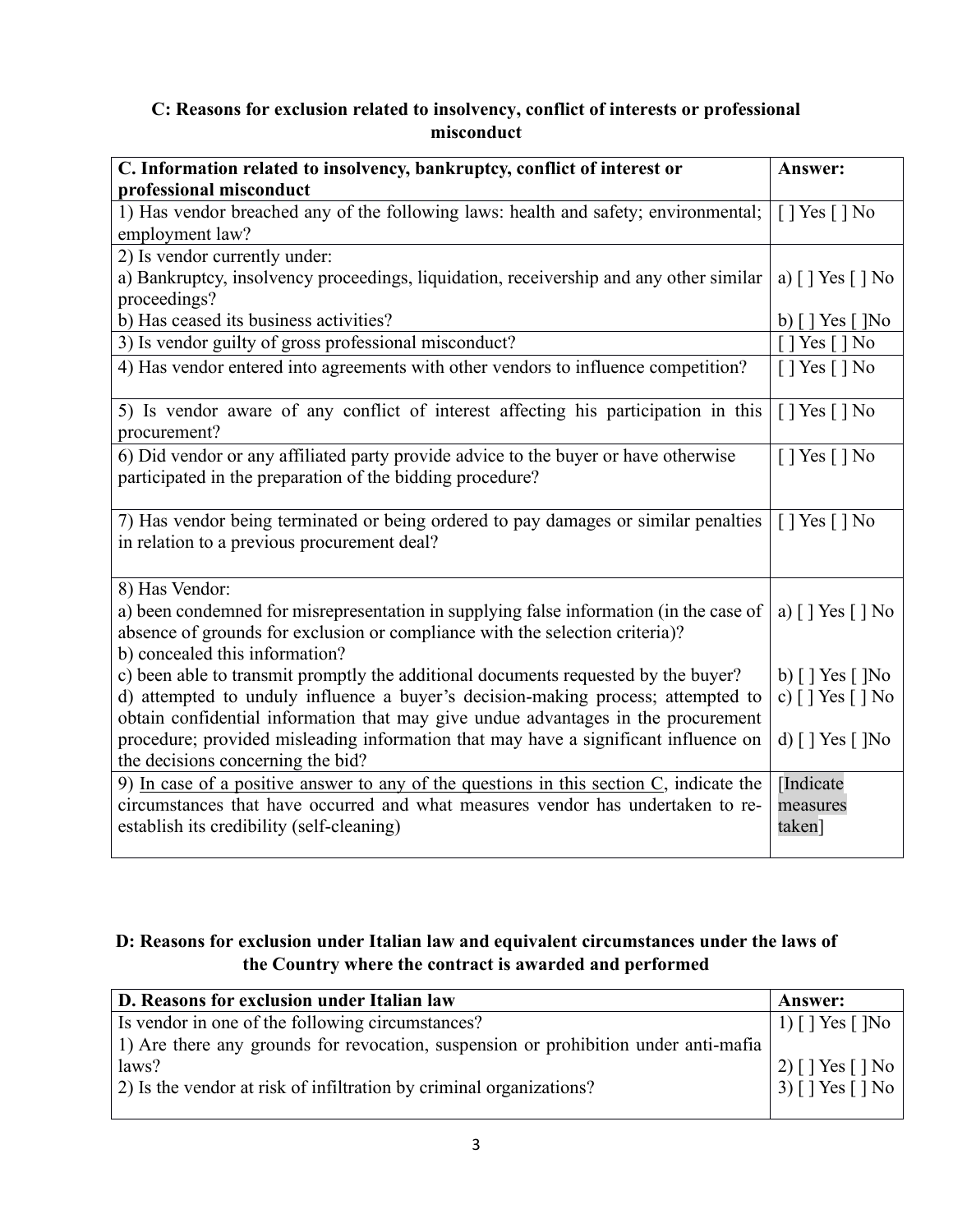| 3) Has vendor been banned from its business activity or has been subject to sanction<br>involving prohibition to contract with the public administration? | 4) [ ] Yes [ ] No               |
|-----------------------------------------------------------------------------------------------------------------------------------------------------------|---------------------------------|
| 4) Is vendor registered with the Registry held by the National Anti-Corruption                                                                            |                                 |
| Authority for having submitted false statements in order to obtain a certificate?                                                                         |                                 |
| 5) Has vendor violated the prohibition of registration through a fiduciary?                                                                               | 5) $\lceil$   Yes $\lceil$   No |
| 6) Does vendor comply with employment law for disabled individuals?                                                                                       | 6) [ ] Yes [ ]No                |
| 7) If vendor was a victim of crimes of bribing and extortion committed by criminal                                                                        | 7) $[$   Yes $[$  No            |
| organizations or any facilitators (and this is not a self-defense claim), did vendor report                                                               |                                 |
| the events to the prosecuting authorities?                                                                                                                |                                 |
| 8) Does vendor control any another participant in the same bidding procedure because                                                                      |                                 |
| of the way the decisions are adopted?                                                                                                                     | $8)$ [ ] Yes [ ]No              |
| 9) Has vendor entered into employment contracts and, in any case, has vendor assigned                                                                     |                                 |
| tasks to former employees of the buyer who have ceased to work for the buyer in the                                                                       |                                 |
| last 3 years and who were managers with negotiating contracting authority on behalf                                                                       |                                 |
| of the buyer with respect to the same vendor (pantouflage or revolving door)?                                                                             | 9) $[$   Yes $[$  No            |
|                                                                                                                                                           |                                 |

#### **PART IV: SELECTION CRITERIA**

|                                                                  | nswer: |
|------------------------------------------------------------------|--------|
| Does vendor meet all the selection criteria required in the bid? | v oo   |

Part V: Final statements

The undersigned hereby state that the information contained in parts II to IV of this document is true and correct and that the undersigned is aware of the civil and criminal consequences in case of false statement and perjury under Italian law and US law.

The undersigned hereby certifies the absence of grounds for exclusion provided in Part III and that the undersigned holds the requirements set out in Part IV.

The undersigned authorizes the Buyer, indicated in part I, to perform the background check with the competent authorities on the veracity of the statements hereby issued.

The undersigned provides irrevocable consent and accepts without conditions and/or exceptions the terms and conditions contained in the bid invitation letter and in Attachments 1 and 2 to the same letter, which are an integral part thereof.

[Dated and signed]

[*Name, last name and title of signatory/signatories*]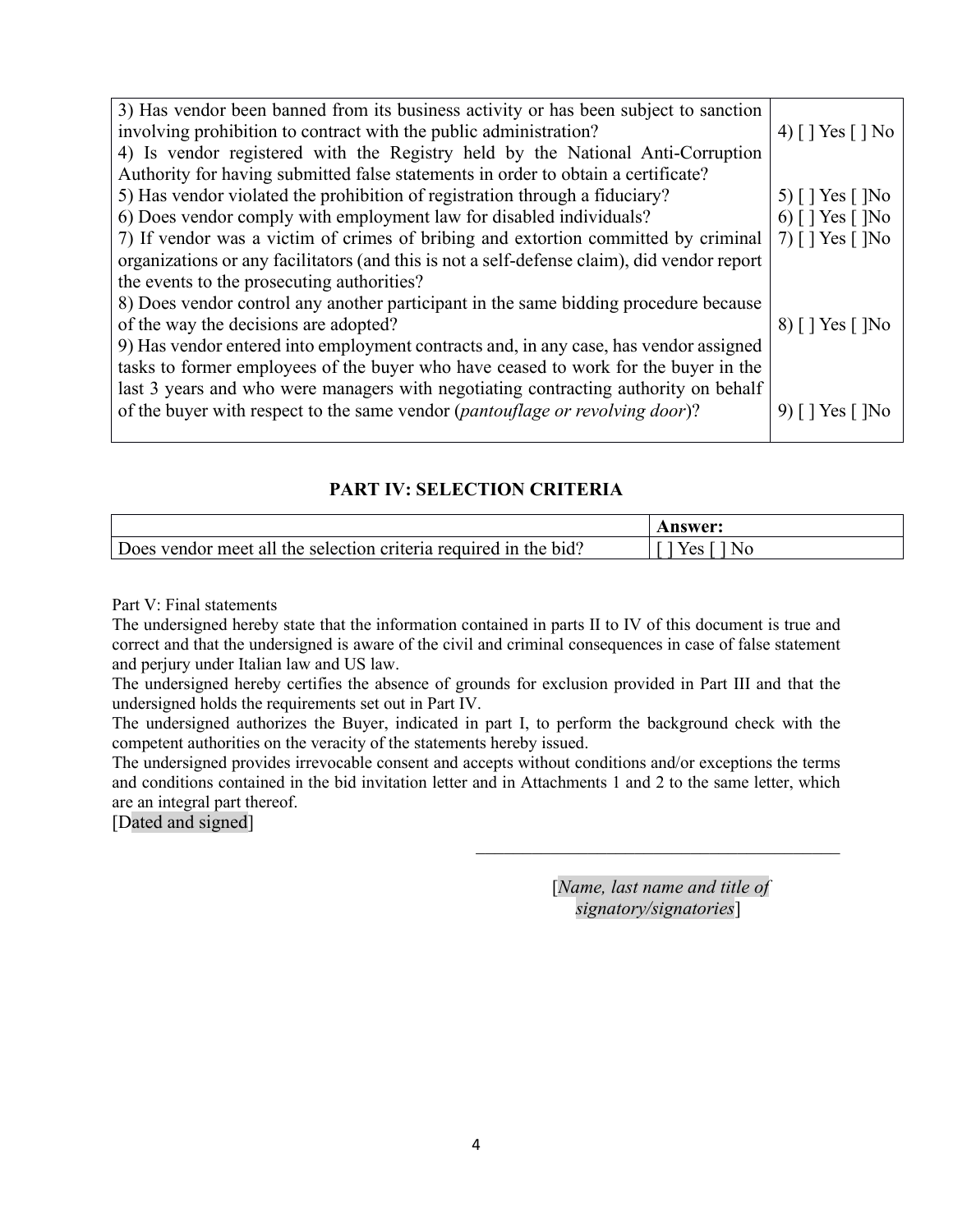# **ATTACH COPY OF ID OF EACH SIGNATORY - (Sign before a Notary Public)**

**State of \_\_\_\_\_\_\_\_\_\_\_\_\_\_**

**County of \_\_\_\_\_\_\_\_\_\_\_\_**

I, the undersigned Notary Public in the State of \_\_\_\_\_\_, duly commissioned and qualified, do hereby certify that \_\_\_\_\_\_\_\_\_\_\_\_\_\_\_\_\_\_\_\_\_\_ appeared and signed this instrument before me today and I have verified his identity after having examined his passports.

IN WITNESS WHEREOF I have hereunto set my hand and affixing the seal of the Notary Public, of the State of California, this \_\_\_\_\_\_\_\_\_ day of \_\_\_\_\_\_\_\_\_\_\_\_\_\_\_, 2022.

Seal and Signature of Notary Public

 $\mathcal{L}_\text{max}$